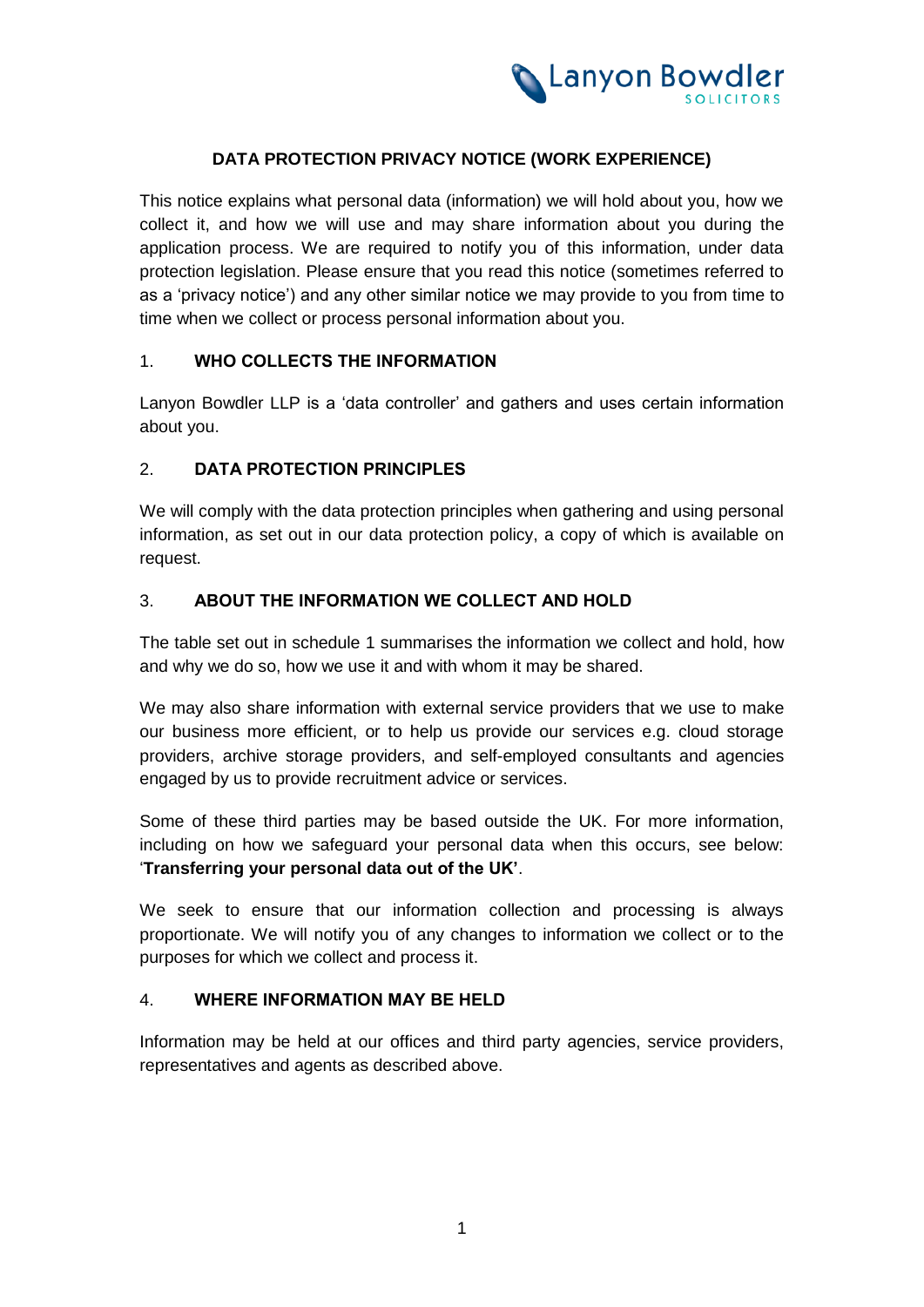

# 5. **HOW LONG WE KEEP YOUR INFORMATION**

We keep your information before, during and after your work experience placement, for no longer than is necessary for the purposes for which the personal information is processed.

Further details on our approach to information retention and destruction are available in our Data Retention Schedule.

# 6. **YOUR RIGHTS TO CORRECT AND ACCESS YOUR INFORMATION AND TO ASK FOR IT TO BE ERASED**

Please contact our HR Manager at Kendal Court, Ironmasters Way, Telford, TF3 4DT (telephone 01952 211066) if (in accordance with applicable law) you would like to correct or request access to information that we hold relating to you or if you have any questions about this notice. You also have the right to ask our HR Manager for some but not all of the information we hold and process to be erased (the 'right to be forgotten') in certain circumstances. Our HR Manager will provide you with further information about the right to be forgotten, if you ask for it.

### 7. **KEEPING YOUR PERSONAL INFORMATION SECURE**

We have appropriate security measures in place to prevent personal information from being accidentally lost, or used or accessed in an unauthorised way. We limit access to your personal information to those who have a genuine business need to know it. Those processing your information will do so only in an authorised manner and are subject to a duty of confidentiality.

We also have procedures in place to deal with any suspected data security breach. We will notify you and any applicable regulator of a suspected data security breach where we are legally required to do so.

# 8. **TRANSFERRING YOUR PERSONAL DATA OUT OF THE UK**

It may sometimes be necessary for us to share your personal data outside the UK, e.g. our service providers located outside the UK;

Under data protection law, we can only transfer your personal data to a country or international organisation outside the UK where:

- 1. the UK government has decided the particular country or international organisation ensures an adequate level of protection of personal data (known as an 'adequacy decision');
- 2. there are appropriate safeguards in place, together with enforceable rights and effective legal remedies for data subjects; or
- 3. a specific exception applies under data protection law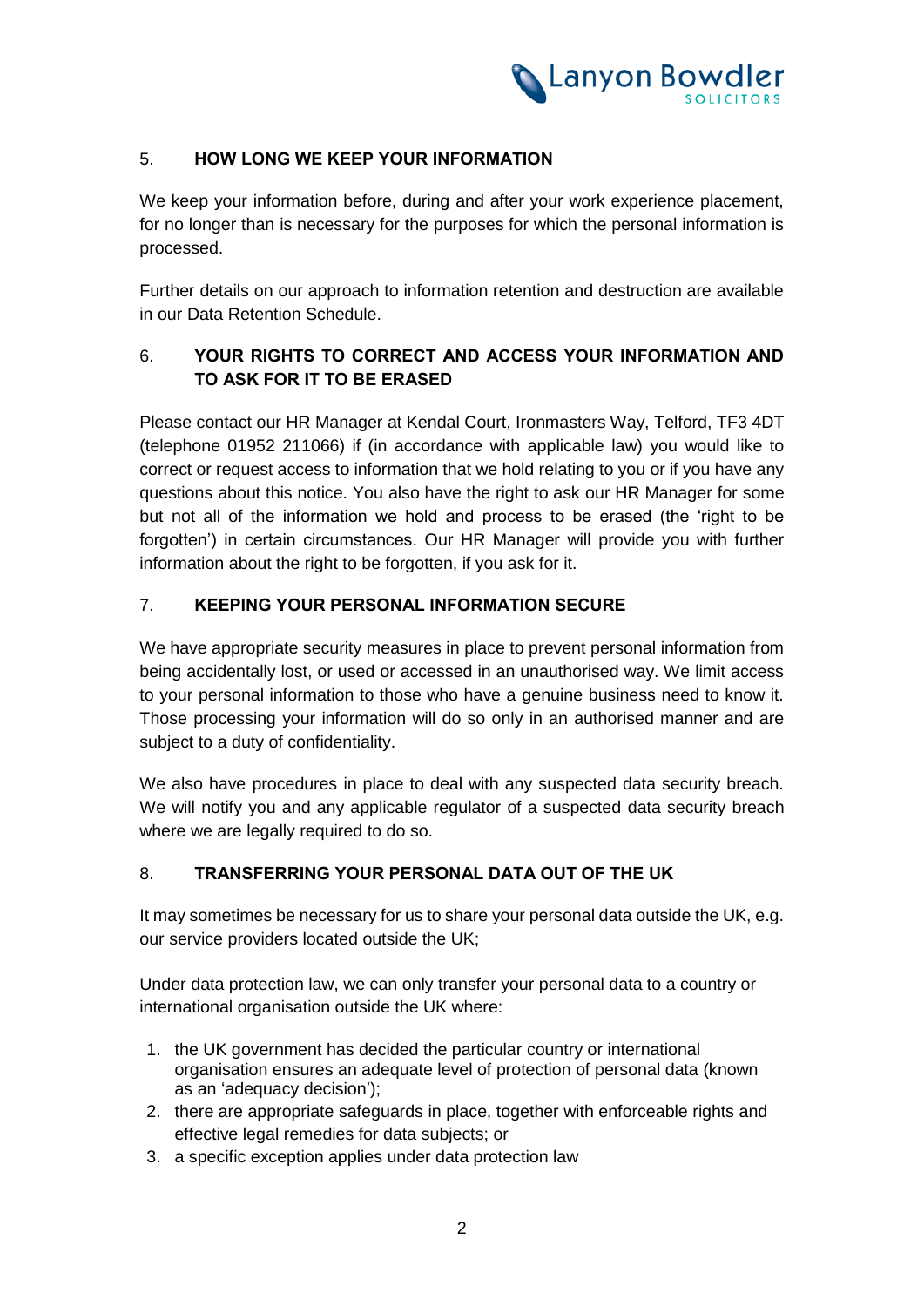

These are explained below.

### 1.1 **Adequacy decision**

We may transfer your personal data to certain countries, on the basis of an adequacy decision. These include:

- 1. all European Union countries, plus Iceland, Liechtenstein and Norway (collectively known as the 'EEA');
- 2. Gibraltar; and
- 3. Andorra, Argentina, Canada, Faroe Islands, Guernsey, Israel, Isle of Man, Japan, Jersey, New Zealand, Switzerland and Uruguay.

The list of countries that benefit from adequacy decisions will change from time to time. We will always seek to rely on an adequacy decision, where one exists.

Other countries or international organisations we are likely to transfer personal data to do not have the benefit of an adequacy decision. This does not necessarily mean they provide poor protection for personal data, but we must look at alternative grounds for transferring the personal data, such as ensuring appropriate safeguards are in place or relying on an exception, as explained below.

#### 1.2 **Transfers with appropriate safeguards**

Where there is no adequacy decision, we may transfer your personal data to another country or international organisation if we are satisfied the transfer complies with data protection law, appropriate safeguards are in place, and enforceable rights and effective legal remedies are available for data subjects. The safeguards will usually include using legally-approved standard data protection contract clauses. In relation to transfers between offices or other companies within a group, the safeguards may instead include legally binding rules and policies (known as binding corporate rules), which have been approved by the UK data protection regulator.

#### 1.3 **Transfers under an exception**

In the absence of an adequacy decision or appropriate safeguards, we may transfer personal data to a third country or international organisation where an exception applies under data protection law, e.g.:

- 1. you have explicitly consented to the proposed transfer after having been informed of the possible risks;
- 2. the transfer is necessary for the performance of a contract between us or to take pre-contract measures at your request;
- 3. the transfer is necessary for a contract in your interests, between us and another person; or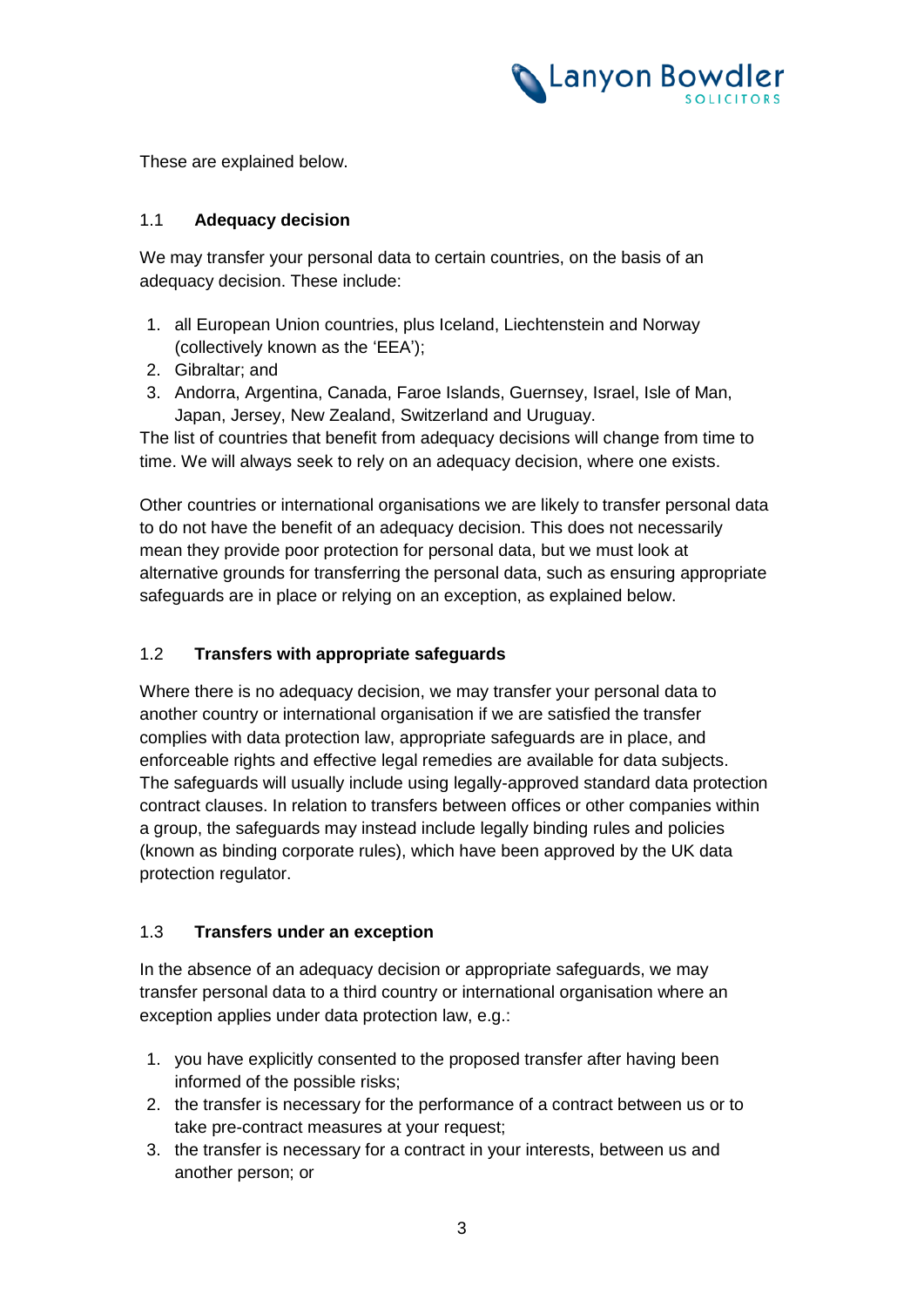

4. the transfer is necessary to establish, exercise or defend legal claims

We may also transfer information for the purpose of our compelling legitimate interests, so long as those interests are not overridden by your interests, rights and freedoms. Specific conditions apply to such transfers and we will provide relevant information if and when we seek to transfer your personal data on this ground.

### 9. **HOW TO COMPLAIN**

We hope that our HR Manager can resolve any query or concern you raise about our use of your information. If not, contact the Information Commissioner at https://ico.org.uk/concerns/ or telephone: 0303 123 1113 for further information about your rights and how to make a formal complaint.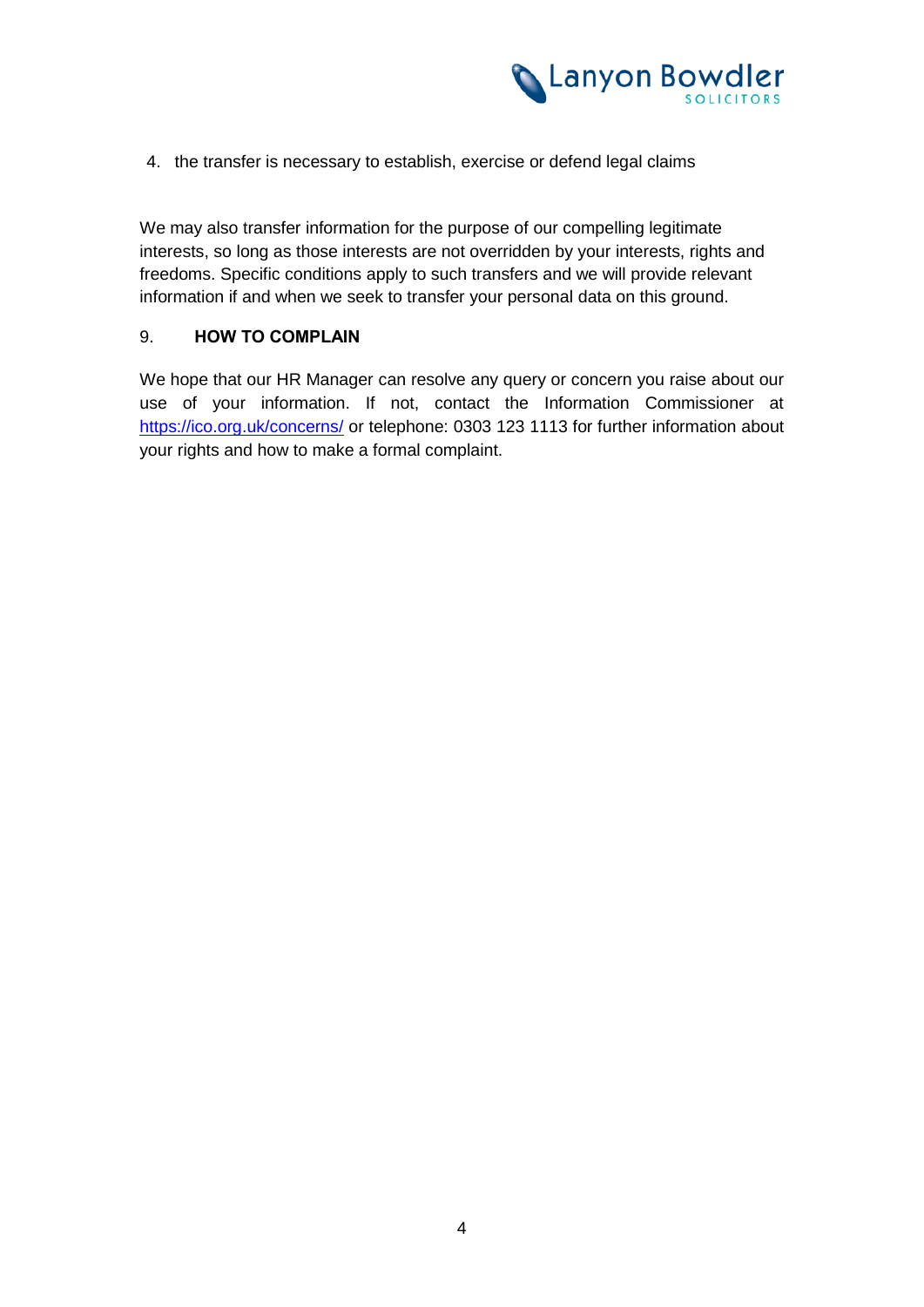

# **Schedule 1**

# **About the information we collect and hold**

| The information we     | How we      | Why we collect the                   | How we use and may share           |
|------------------------|-------------|--------------------------------------|------------------------------------|
| collect                | collect the | information                          | the information                    |
|                        | information |                                      |                                    |
|                        |             |                                      |                                    |
| Your name and          | From you    | Legitimate interest: to              | To enable HR personnel or other    |
| contact details (ie    |             | carry out an efficient               | staff involved in our work         |
| address, home and      |             | work experience                      | experience programme to            |
| mobile phone           |             | programme                            | contact you to progress your       |
| numbers, email         |             |                                      | application, arrange interviews if |
| address)               |             |                                      | appropriate and inform you of      |
|                        |             |                                      | the outcome, and of                |
|                        |             |                                      | arrangements for your              |
|                        |             |                                      | placement                          |
|                        |             |                                      | To inform the relevant managers    |
|                        |             |                                      | or departments about your          |
|                        |             |                                      | placement                          |
|                        |             |                                      | To cross check against             |
|                        |             |                                      | subsequent applications for        |
|                        |             |                                      | training contracts or other        |
|                        |             |                                      | employment                         |
|                        |             |                                      |                                    |
| Details of your        | From you    | Legitimate interest: to              | To make an informed decision       |
| qualifications,        |             | carry out an efficient               | about offering you a placement     |
| experience,            |             | work experience                      |                                    |
| employment history     |             | programme                            | To inform the relevant managers    |
| (including job titles) |             |                                      | or departments about your          |
| and interests          |             |                                      | placement                          |
|                        |             |                                      | To cross check against             |
|                        |             |                                      | subsequent applications for        |
|                        |             |                                      | training contracts or other        |
|                        |             |                                      | employment                         |
|                        |             |                                      |                                    |
| Details of any         | From you    | To comply with our                   | To maintain employment             |
| disabilities you have  |             | legal obligations                    | records, to follow our policies    |
|                        |             | Legitimate interests: to             | To inform the relevant managers    |
|                        |             | comply with legal,<br>regulatory and | or departments                     |
|                        |             | corporate governance                 | For further information, see *     |
|                        |             | obligations and good                 | below                              |
|                        |             | practice, to ensure safe             |                                    |
|                        |             | working practices                    |                                    |
|                        |             |                                      |                                    |